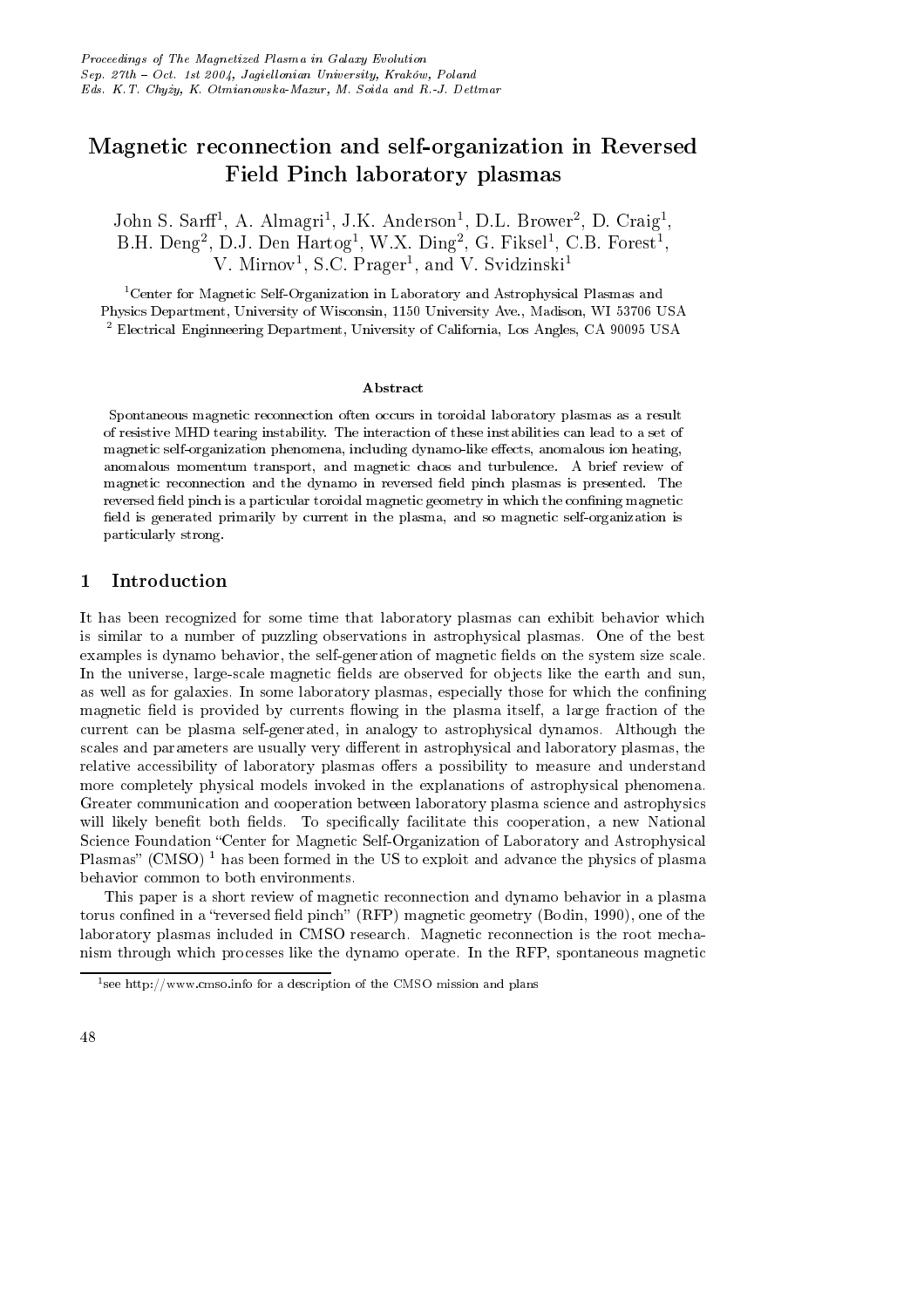reconnection occurs from both MHD tearing instability and nonlinear wave coupling, creating magnetic field, flow velocity, current density and other fluctuations in the plasma. The interaction of these fluctuations (e.g.,  $\langle \tilde{\mathbf{V}} \times \tilde{\mathbf{B}} \rangle_{\parallel}$  in the "alpha effect" dynamo) leads to selforganization of the mean-field plasma current and flow at the system-size scale.

Dynamo is included in this short review as an especially relevant example to The Magnetized Plasma in Galaxy Evolution conference theme. It is important to note, however, that other processes, such as anomalous ion heating (where ions are hotter than electrons) (Den Hartog, 2000; Reardon, 2003) and anomalous momentum transport (faster than collisional time scales) (Hansen, 2000) are observed as well. In fact, the strengths of these processes tend to track each other, as illustrated in Fig. 1. This figure shows the temporal evolution surrounding sudden onsets of increased magnetic reconnection which occur quasiperiodically in RFP plasmas. The data are for an ensemble of many similar events. Magnetic reconnection, represented in Fig.  $1(a)$ , underlies this set of phenomena which are referred to collectively as "magnetic self-organization." The dynamo is represented in the suddenly increased magnetic flux shown in Fig.  $1(b)$ , while other magnetic self-organization phenomena are indicated in the remaining Fig. 1 panels.



Figure 1: Magnetic self-organization processes in MST plasmas, time-resolved around bursts of increased magnetic fluctuation amplitude. (a) normalized rms fluctuation amplitude, (b) toroidal magnetic flux within the plasma torus, (c) estimate of the magnetic turbulenceinduced heat flux leaving the plasma surface, (d) mean toroidal flow velocity of the plasma (in the lab frame), and (e) temperature of an impurity ion  $(C^{4+})$ .

#### $\overline{2}$ Brief introduction to Reversed Field Pinch plasmas

A schematic of the RFP geometry is shown in Fig. 2. The magnetic field is generated mainly from current induced in the plasma by transformer action, although as mentioned above, some of the plasma current is sustained by dynamo action. A small portion of the magnetic field is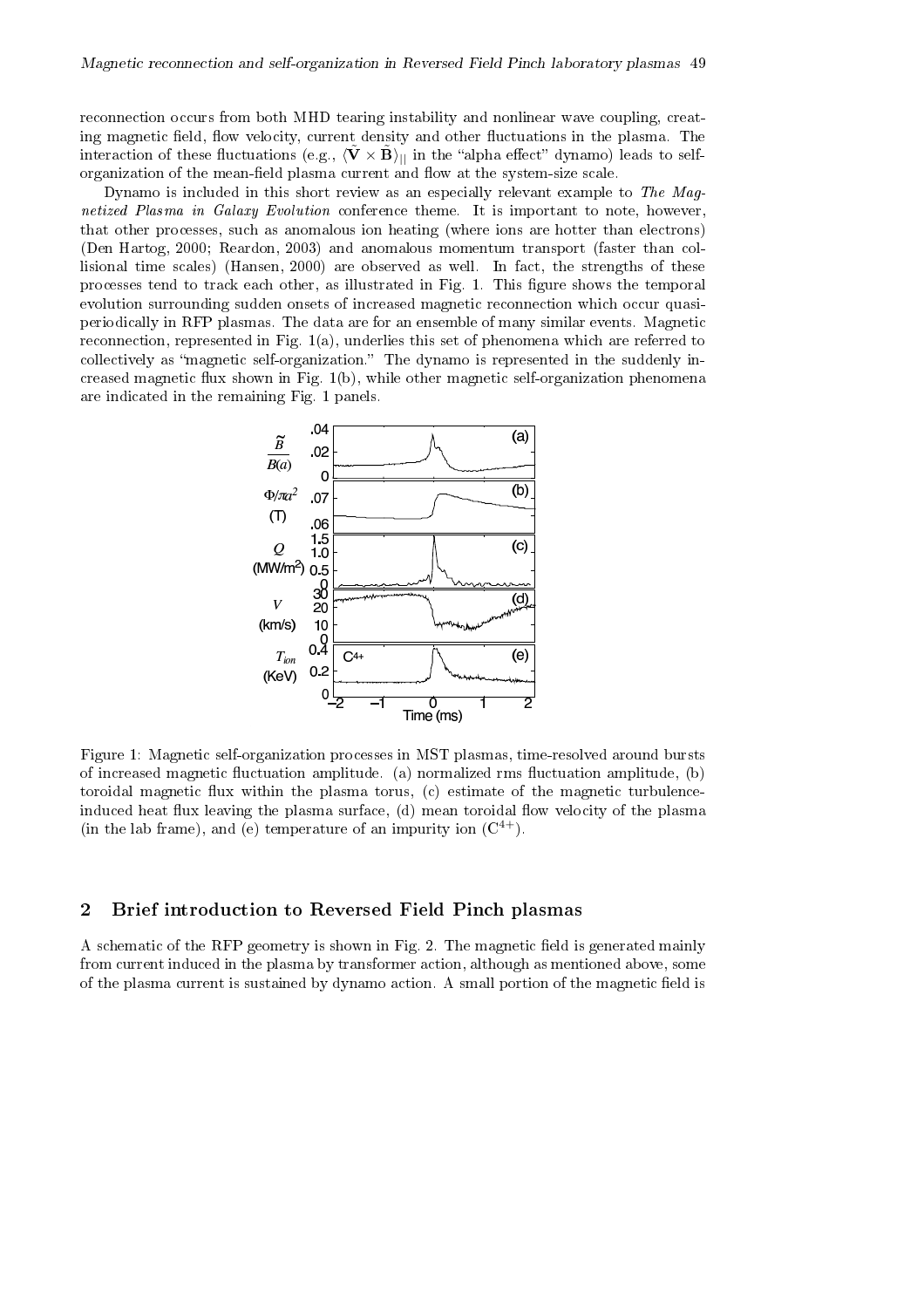?  -     -    - . #-   - - -  < @  -    - 0 -  - ) %  # -)%#.  - / A ) -8 2332. The dimensions of the MST plasma are major radius  $R = 1.5$  m and minor radius  $a = 0.5$  m. Plasma currents  $I_p < 0.5$  MA are produced. Other characteristic parameters for MST plasmas<br>are listed in Table 1 are listed in Table 1.



Figure 2: On the left is a cartoon schematic of the RFP magnetic geometry.  $B_{\phi}$  is the tracital component and  $B_{\phi}$  is the political component. On the virit is the political profile toroidal component, and  $B_{\theta}$  is the poloidal component. On the right is the radial profile<br> $\mathcal{L}(\alpha) = \mathcal{L}(\mathcal{L}(\mathcal{L}(\alpha)))$  $q(r) = rB_\phi/RB_\theta,$  showing the resonant radii for  $m=1$  and  $m=0$  fluctuations.

. The set of the set of the set of the set of the set of the set of the set of the set of the set of the set of the set of the set of the set of the set of the set of the set of the set of the set of the set of the set of

| Density                   | $n \sim 10^{19}$ m <sup>-3</sup>           |
|---------------------------|--------------------------------------------|
| Electron temperature      | $T_e < 1.5$ keV                            |
| Ion temperature           | $T_i \sim 0.5 T_e$                         |
| Mean magnetic field       | $B < 0.5$ T                                |
| Fluctation magnetic field | $B/B \sim 2\%$                             |
| Alfven timescale          | $\tau_A \sim 1 \mu s$                      |
| Ion gyroradius            | $\rho_i \sim 1$ cm                         |
| Plasma beta               | $\beta = W_{th}/W_{mag} \sim 0.15$         |
| Lundquist number          | $S = \tau_R/\tau_A \sim 5 \times 10^{5-6}$ |
|                           |                                            |

    -   the magnetic perturbation's wave vector is orthogonal to the (periodic) mean field,  $\mathbf{k} \cdot \mathbf{B} = 0$ -1 23D6.   -  &  -   poloidal and toroidal azimuthal directions,  $\mathbf{k} = m/r \hat{\theta} - n/R \hat{\phi}$ . The magnetic reconnection  $\mathbf{A}$  and  $\mathbf{A}$  and  $\mathbf{A}$  are the set of  $\mathbf{A}$  and  $\mathbf{A}$  are the set of  $\mathbf{A}$  and  $\mathbf{A}$  are the set of  $\mathbf{A}$  and  $\mathbf{A}$  are the set of  $\mathbf{A}$  and  $\mathbf{A}$  are the set of  $\mathbf{A}$  and  $\mathbf{A}$  a

$$
q(r) = \frac{rB_{\phi}(r)}{RB_{\theta}(r)} = \frac{m}{n}
$$

is satisfied. Here  $B_\phi$  and  $B_\theta$  are the toroidal and poloidal mean magnetic field components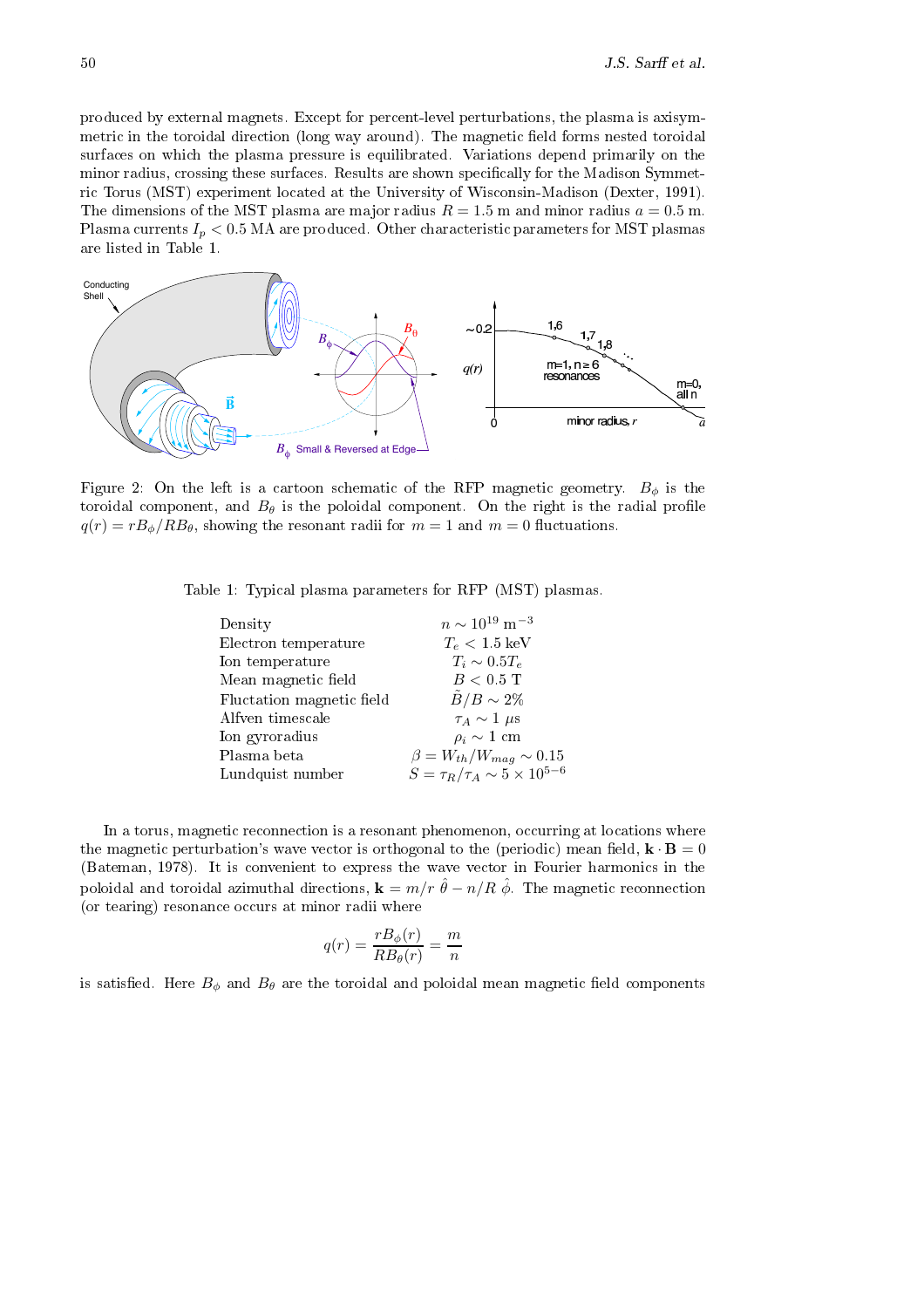respectively, r is the minor radius, and m and n are the Fourier mode numbers. The quantity,  $q(r)$ , is shown in Fig. 2 for the RFP magnetic geometry. Since q decreases with minor radius, there are many radii where relatively long wavelength tearing-reconnection can occur. When the mean field equilibrium is unstable to tearing, low integer values,  $m, n$ , tend to have the largest growth rates (Robinson, 1978) and the largest fluctuation amplitudes measured in experiments.

#### Measurements of the reconnection current sheet 3

Measurements of the reconnection current sheet (i.e., the current density fluctuation) have been made for both an  $m = 1$  mode resonant in the core of the plasma and an  $m = 0$  mode resonant in the edge of the plasma. The largest  $m = 1$  mode is usually the innermost resonant mode, which for MST has toroidal mode number  $n = 6$ . This 1,6 mode is calculated to be linearly unstable to resistive MHD tearing for the measured mean-field profiles. The instability free energy is the minor radial gradient in the current density, peaked by the tendency for induction to produce a concentration of current in the core of the plasma (Schnack, 1993). Other  $m=1$  modes are either less unstable, or grow to finite amplitude from nonlinear mode coupling. The  $m=0$  modes in the edge are calculated to be linearly stable but are observed at finite amplitude due to nonlinear coupling with the unstable  $m = 1$  modes. The primary drive for MHD turbulence in the RFP is therefore  $m = 1$  tearing with lowest n.

The radial profiles of the measured magnetic and current density fluctuations for the 1,6 mode are shown in Fig. 3. These measurements were made using Faraday rotation; a set of 11 parallel, elliptically polarized, far-infrared laser beams are passed through the plasma, spaced evenly across the minor radius at one toroidal azimuth (Brower, 2003). In this plane of chordal measurements, the magnetic field and current density perturbations can be reconstructed for their radial dependence (Ding, 2004). The portion of the local current and field fluctuations associated with a given  $n$  is determined by temporal cross-correlation to the n-resolved magnetic spectrum measured at the plasma surface by a toroidal array of magnetic sensors. The fluctuation in the Faraday rotation angle,  $\tilde{\Psi} \approx \int n \tilde{\mathbf{B}} \cdot d\mathbf{l}$ , since for  $m=1$  perturbations the density fluctuation is both small in the core and tends to average away in the chordal measurement. The finite  $B_r$  at the resonant radius implies magnetic reconnection has occurred.



Figure 3: Faraday rotation measurements of the (a) magnetic and (b) current density fluctuations for the  $m = 1$ ,  $n = 6$  mode resonant in the core of MST. The shaded bands are the measurement uncertainties.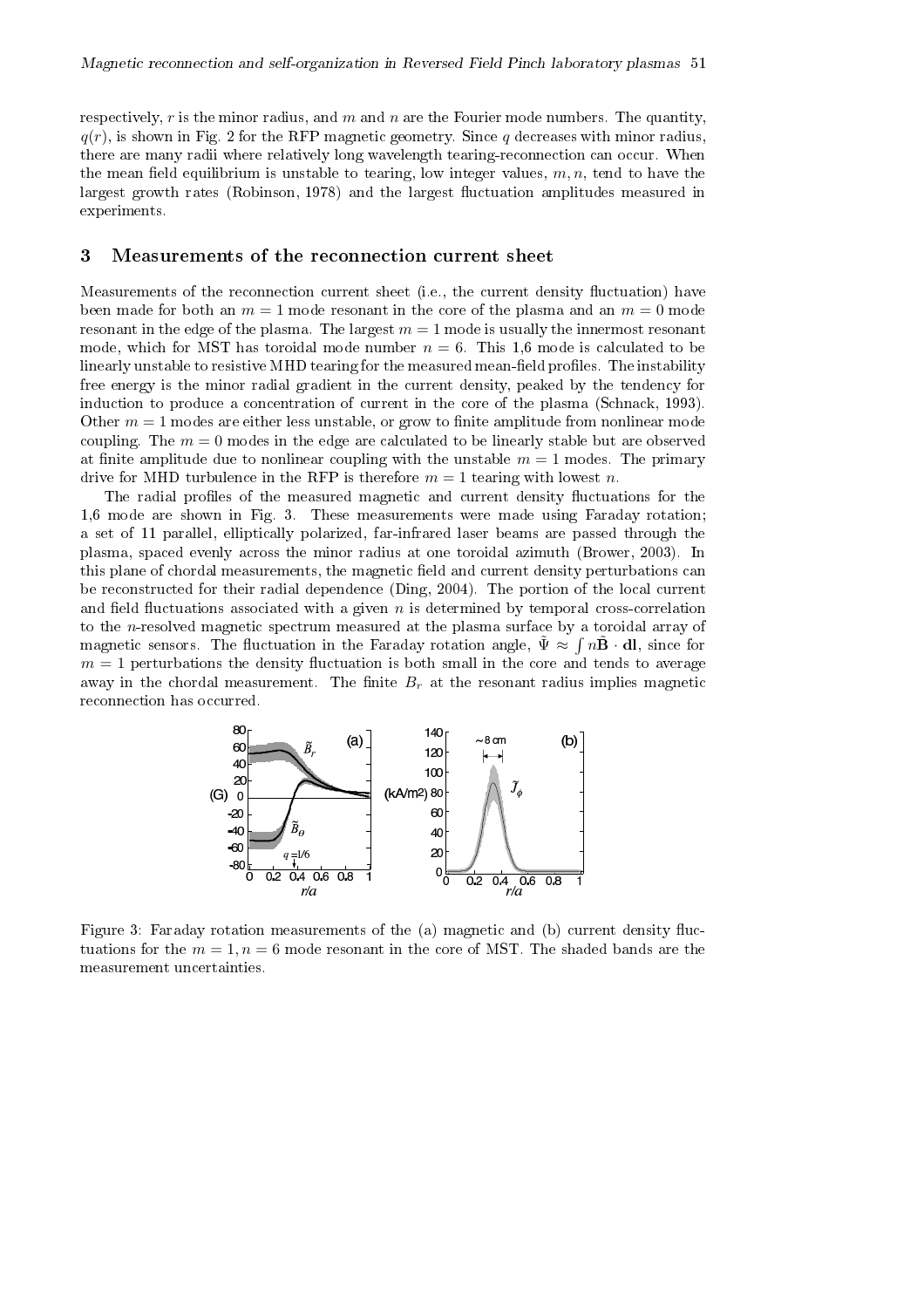Analogous measurements to those in Fig. 3 have also been made for the  $m = 0, n = 1$ mode resonant at the  $q = 0$  radius (Crocker, 2003). In this case, small wire coils (flux loops) mounted in thin tubes are inserted radially into the plasma from the outside. The  $m=0$ resonant surface is not very deep within the plasma, making it accessible to direct probing in this way. The probe is protected by refractory materials to survive the harsh environment.

Both the core  $m = 1$  and edge  $m = 0$  measurements indicate that the current density fluctuation—or reconnection current sheet—is localized to a region near the resonant radius where  $q = m/n$ . The magnetic perturbations are more global, in agreement with MHD calculations. However, the width of both current sheets is large with respect to reconnection lengths of interest. For both the core and edge, the linear tearing layer width  $(a/S^{2/5} \sim$ 0.2 cm) and the electron skin depth  $(c/\omega_{pe} \sim 0.5$  cm) are both small. The sheet width is closest to the ion skin depth,  $c/\omega_{pi} \sim 15$  cm. There is, as yet, no complete explanation for the current sheet width, although nonlinear, resistive MHD computation produces similar widths, suggesting the current fluctuation broadens from nonlinear evolution.

#### Dynamo in the RFP  $\overline{4}$

The presence of a non-inductive current drive mechanism operating in the RFP is most straightforwardly demonstrated by a measured imbalance,  $E_{||} \neq \eta J_{||}$ , in parallel Ohm's law (i.e., parallel to mean B) (Anderson, Biewer et al., 2004). This is shown in Fig. 4, where  $E_{\parallel}$  and  $\eta J_{\parallel}$  are plotted versus minor radius. The current density and magnetic field are measured via reconstruction of the mean-field force-balance equilibrium,  $\mathbf{J} \times \mathbf{B} = \nabla p$ , using a variety of internal and external measurements (Anderson, Forest et al., 2004). The electric field results from the externally applied induction. The resistivity is taken to be the classical Spitzer value, evaluated using the measured  $T_e$  profile and  $Z_{eff} = 2$  (estimated from power balance calculations). However, the neo-classical enhancement of the resistivity from electron trapping in a toroidal geometry is also included.



Figure 4: Radial profile of parallel Ohm's law. The imbalance  $E_{||} \neq \eta J_{||}$  implies the presence of a turbulent dynamo.

At only one point does  $E_{||} = \eta J_{||}$ , and in particular  $E_{||}$  and  $J_{||}$  are antiparallel in the edge, clear evidence for a non-inductive current source. The generalized Ohm's law can be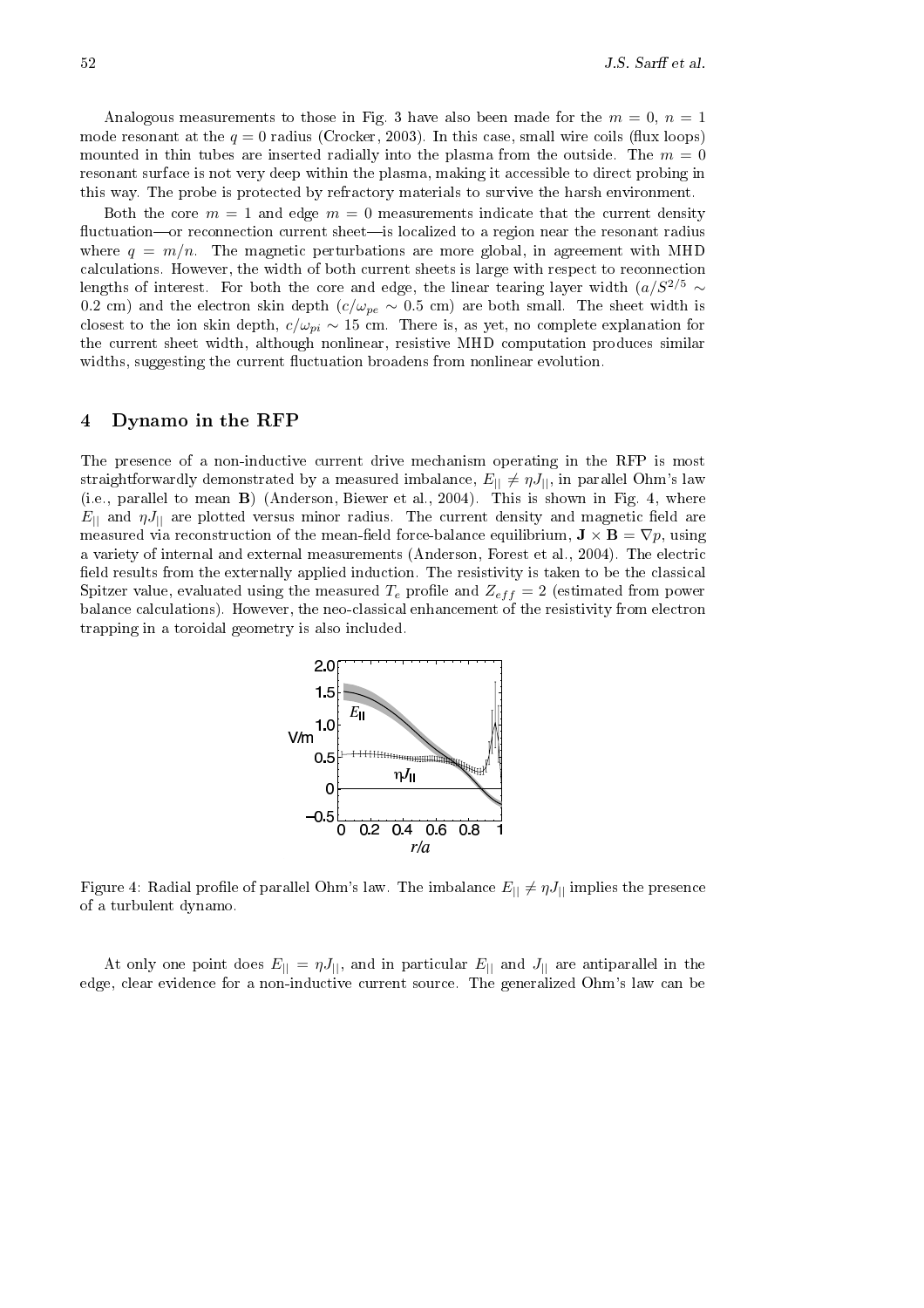written

$$
\mathbf{E} - \eta \mathbf{J} = -\mathbf{V} \times \mathbf{B} + \frac{1}{en} \mathbf{J} \times \mathbf{B} - \frac{1}{en} \nabla p_e + \frac{m_e}{ne^2} \frac{\partial \mathbf{J}}{\partial t}
$$

to expose the possible effects which would balance  $E_{\parallel} - \eta J_{\parallel}$ . The first term on the RHS leads to the well known "alpha effect,"  $\langle \tilde{V} \times \tilde{B} \rangle_{||}$  (also called the MHD dynamo). The second term on the RHS is the two-fluid Hall term which can lead to a "Hall dynamo,"  $\langle \tilde{\mathbf{J}} \times \tilde{\mathbf{B}} \rangle_{\parallel}/en$ . The tilde " $\sim$ " over a variable represents a usually small fluctuation from the mean-field value, or specifically the non-axisymmetric component. The angle brackets indicate a spatial average over the mean-field flux surface. Dynamo effects resulting from  $\nabla p_e$  have been discussed in RFP research, the so-called "kinetic dynamo" and "diamagnetic dynamo" (Ji, 1996). The electron inertia is small.

Numerous nonlinear, resistive MHD computational studies have established a standard RFP dynamo model with the balance  $E_{||} + \langle \tilde{V} \times \tilde{B} \rangle_{||} = \eta J_{||}$  (Schnack, 1993), but the role of two-fluid physics is only recently being investigated. Here we briefly review measurements of the MHD and Hall dynamo terms in MST, each of which are observed large enough in magnitude to balance Ohm's law. The measurements so far do not fully span the minor radius, so the detailed balance of Ohm's law in the experiment is not yet known. Since MHD computation had identified  $\langle \tilde{\mathbf{V}} \times \tilde{\mathbf{B}} \rangle_{\parallel}$  as sufficient to balance Ohm's law, the earliest measurements were focused on the MHD dynamo. The general approach is to measure locally, as best possible, the fluctuating  $\tilde{V}$  and  $\tilde{B}$  and correlate their cross product. This forms a direct measurement of the dynamo effect. An example of such a measurement using probes inserted in the far edge of the plasma is shown in Fig. 5 (Ji, 1996; Fontana et al., 2000). The measurement is time-resolved across events of type shown in Fig. 1 and shows that Ohm's law is locally balanced by the MHD dynamo (i.e., the alpha effect).



Figure 5: The thick line is a direct measurement of  $-\langle \tilde{\mathbf{V}} \times \tilde{\mathbf{B}} \rangle_{\parallel}$  locally at  $r/a = 0.92$  using inserted probes. The thin line is the locally measured  $E_{||} - \eta J_{||}$ . The time is relative to bursts in reconnection, as in Fig. 1. The change in  $J_{\parallel}$  is relatively small, but the plasma produces a strong inductive back reaction, causing  $E_{||}$  to burst. During the burst,  $-\langle \tilde{\mathbf{V}} \times \tilde{\mathbf{B}} \rangle_{||} \approx E_{||}$ 

A similar approach has been used to measure the Hall dynamo,  $\langle \tilde{\mathbf{J}} \times \tilde{\mathbf{B}} \rangle_{||}/en^2$ . The result for the J and B data of Fig. 3 is shown in Fig. 6 (Ding, 2004). Hence a large Hall dynamo is observed for the  $m = 1, n = 6$  mode in the core, concentrated near the mode-resonant surface (since  $\tilde{J}$  is localized there). A recent quasi-linear two-fluid theoretical calculation for tearing instability shows that the Hall dynamo can be large but localized to a narrow region around the resonant surface (Mirnov, 2003). It is therefore possible that the Hall dynamo is dominant near resonant surfaces and the MHD dynamo is dominant between surfaces. The MHD dynamo has also been measured to be large in the core of MST plasmas, but the measurement technique did not provide precise radial resolution (Den Hartog, 1999). In the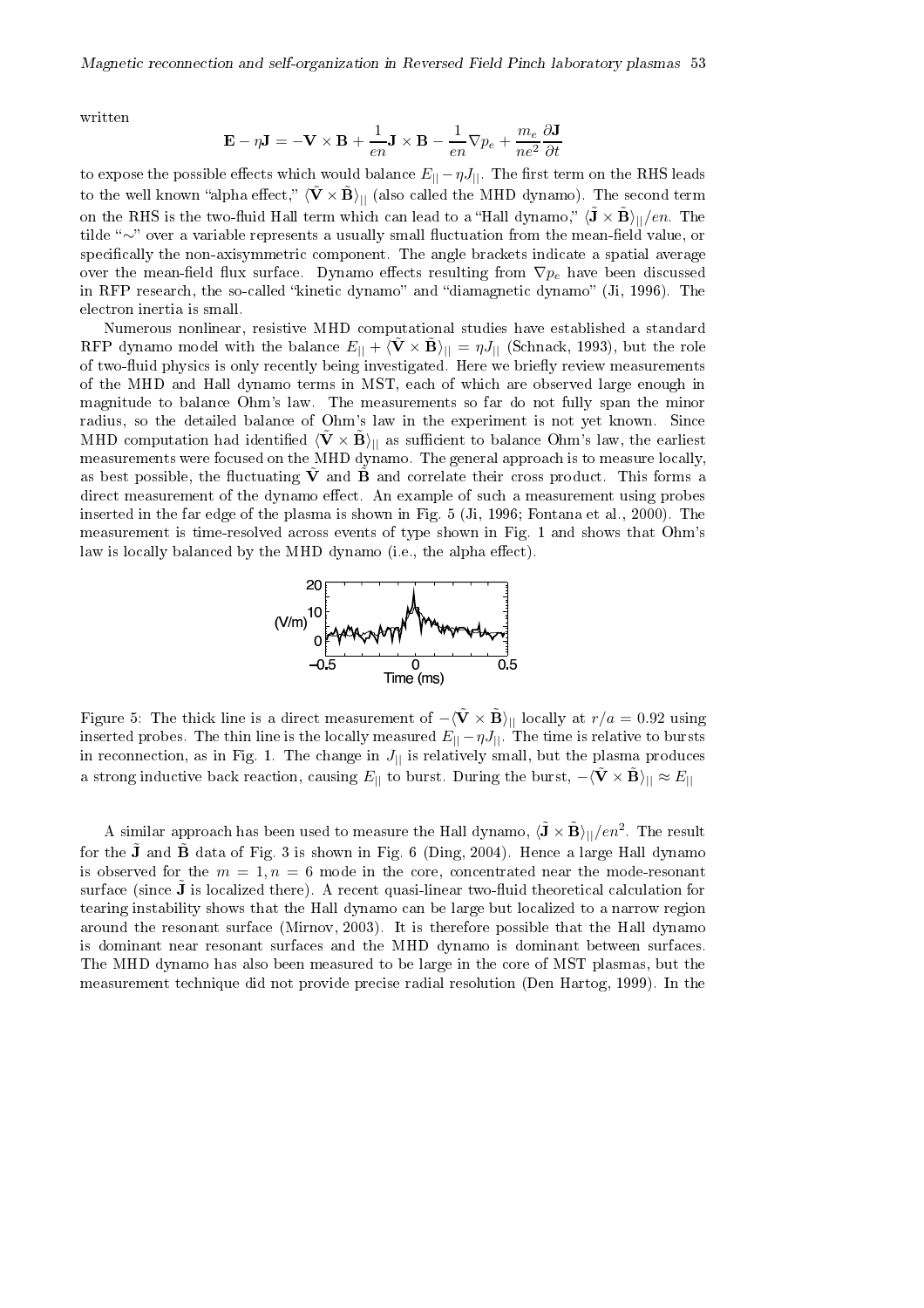outer region, the  $\langle \tilde{V} \times \tilde{B} \rangle_{||}$  dynamo shown in Fig. 5 is observed to decrease in strength as the probes are inserted more deeply into the plasma (Fontana et al., 2000). The Hall dynamo has also been measured in edge region using probes, showing the opposite trend. Interestingly, the place where the Hall dynamo becomes large near the  $m = 0$  resonant surface. These results need to be confirmed since the small but finite probe perturbations could influence the plasma.



Figure 6: Hall dynamo measurement for data of Fig. 3. (a) The mean current density in the vicinity of the  $1,6$  resonant surface, (b) the measured Hall dynamo for the  $1,6$  mode, and (c) the parallel electric field. At the time of the sudden reconnection change at  $t=0$ ,  $\langle \mathbf{\tilde{J}} \times \mathbf{\tilde{B}} \rangle_{||}/en^2 \approx E_{||}$ . (The change in  $\eta J_{||}$  is small.)

#### 5 Summary

Magnetic reconnection resulting from MHD tearing instability and nonlinear mode coupling is observed in toroidal Reversed Field Pinch plasmas. The current sheet is localized near the mode resonant surface, but the width of the sheet is larger than linear MHD expectations. Observations of dynamo behavior are presented as an example of magnetic self-organization processes that link magnetic reconnection to large scale structure. The "alpha effect" is strong in RFP plasmas, but dynamo resulting from the Hall term  $\langle \tilde{\mathbf{J}} \times \tilde{\mathbf{B}} \rangle_{||}/en^2$  is also strong, implying two-fluid physics is important in the underlying magnetic reconnection.

### Acknowledgments

The authors wish to thank many members of the MST research team who contributed to the results presented in this paper. This work was supported by the US Department of Energy and the National Science Foundation.

## References

A somewhat dated review on the RFP is given by H.A.B. Bodin, 1990, Nucl. Fusion 9, 1717